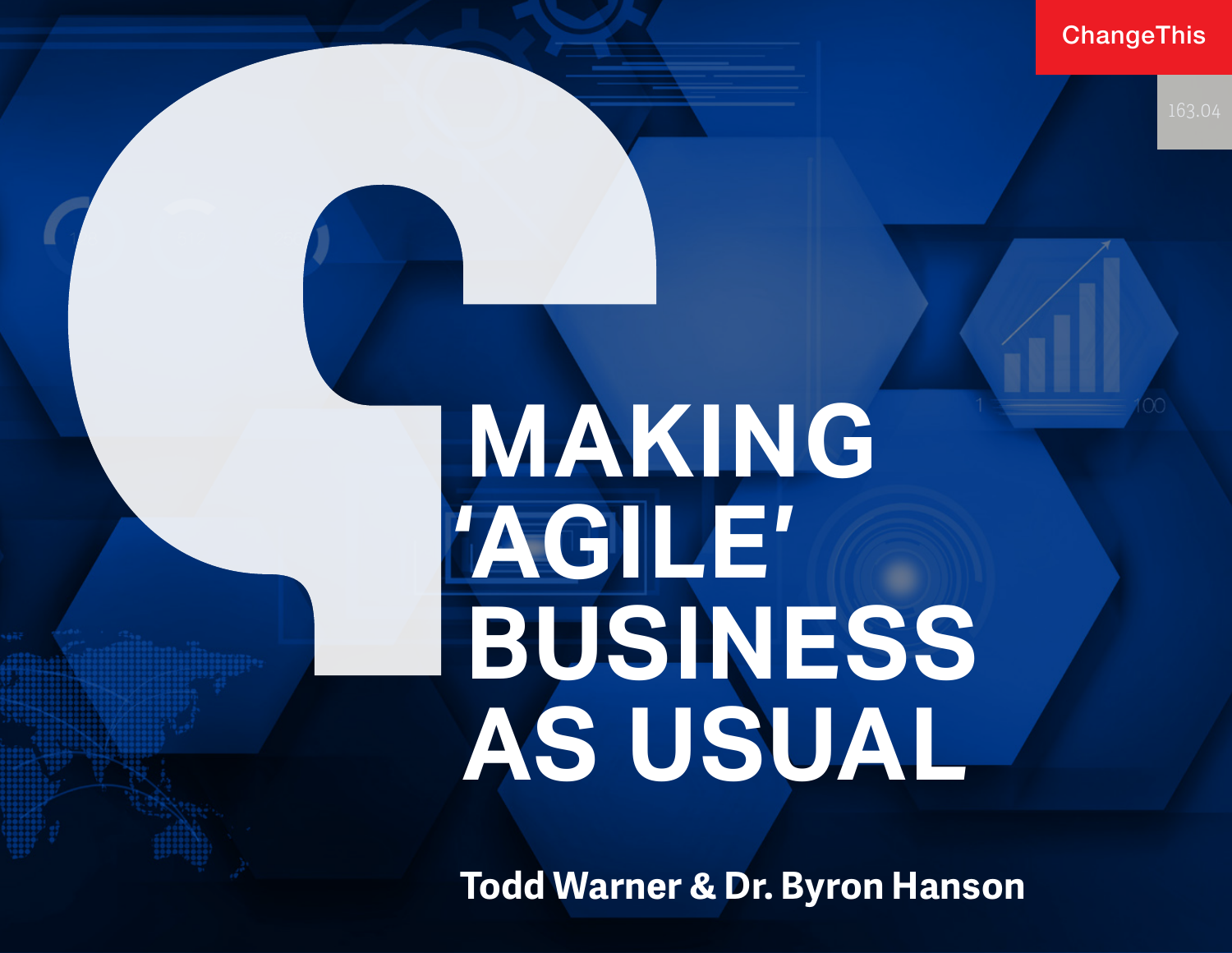## **"Agile" approaches to organizational life are in vogue.**

Despite its very focused roots in Project Management in the Tech Sector, more companies are moving with great speed to integrate "Agile" methodologies into everyday ways of working. In mid-2017, Shane Elliott, the CEO of one of Australia's biggest banks, ANZ, announced that the entire company was "going agile." That's right, all 50,000 ANZ employees were going to migrate to "agile" ways of working. ANZ is one of many organizations trying to capture the fairy dust of Silicon Valley. While the concept of "agility" is sexy in theory—offering customer centricity, less command-and-control, and fewer layers of hierarchy—its execution is much more problematic.

It is well documented that Agile approaches work for technology projects. Where organizations struggle is translating Agile approaches to Business-as-usual activities. Recently a government department received a high-profile project request from the Australian House of Representatives with tight timelines and skinny budgets. Government departments aren't the least agile organizations in the world, but the stereotypes around Government bureaucracy exist for a reason. This department decided to try something different. They used Agile methodologies on the project with great success; exceeding customer expectation and generating a 15% cost savings to the already tight budget. But after the project, everyone returned to their normal teams and resorted to their standard, slow and bureaucratic, ways of working. Everyone on the project team agreed that many of the Agile principles could be used in their areas, but they were not being adopted.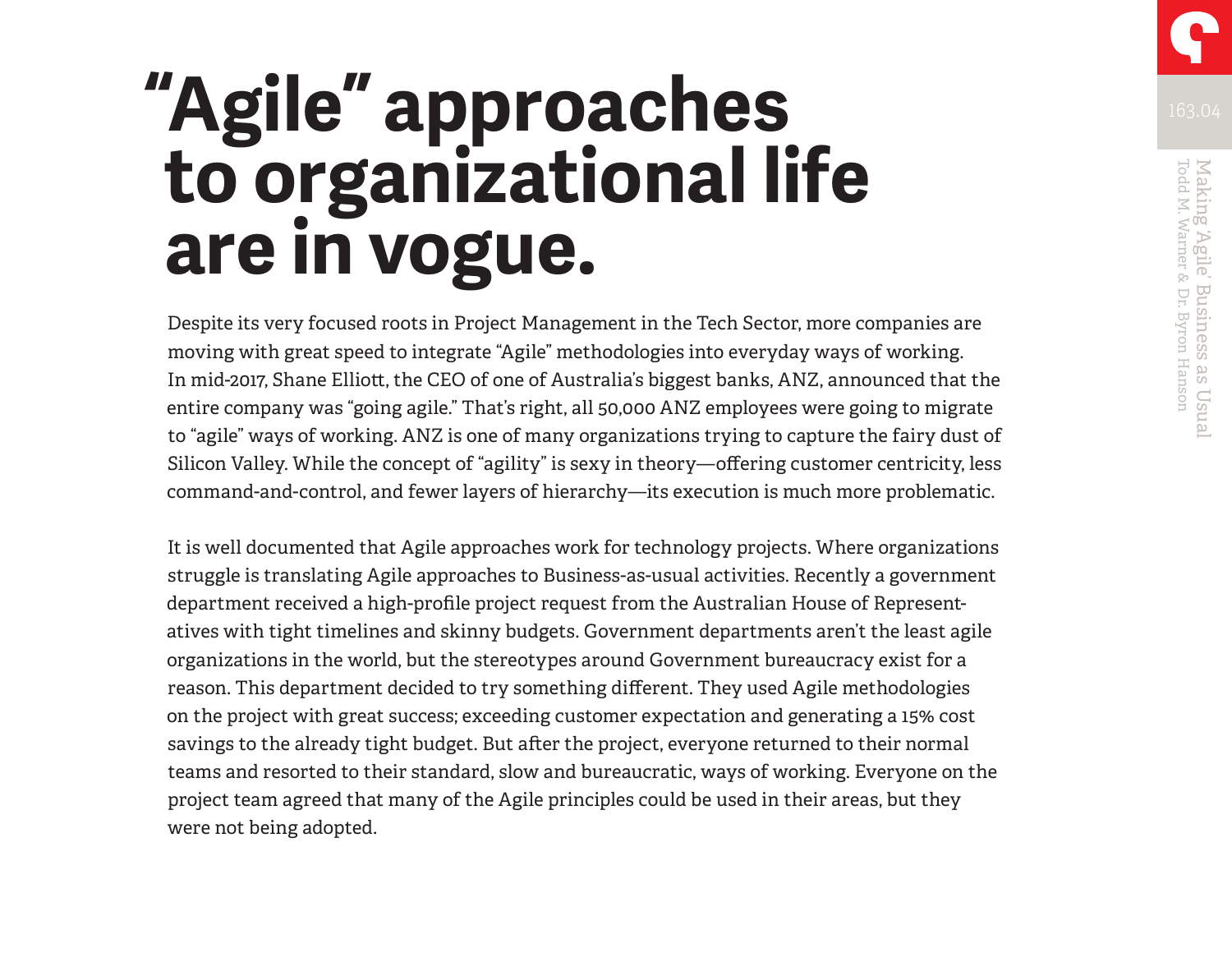Making "Agile" approaches a part of business-as-usual is tough. While "Agile" can reshape how we approach work across industry sectors, its integration into the rich web of day-to-day practices and existing policies presents the distinct possibility of destroying significant value and introducing massive risk to organizations. Understanding the common failures, and successful approaches to enabling behavioral change and embedment in everyday work, are critical to enabling Agile in business-as-usual activities.

#### **Where We Get Embedding Agile Wrong**

There is more to Agility than putting lipstick on a pig. Organizations that attempt to migrate to Agile approaches need to take accountability for their "inner pig." Any sector can espouse Agile practices, such as SCRUMS, Sprints, and Stand-ups. That is the easy part. The challenge that most organizations face is that they layer Agile approaches on top of their existing social system, without addressing the intricate web of local practices and tribalism that have developed over time.

At their core, organizations are social systems, and they have ingrained ways of working that people are domesticated to. While organizations may have published operating models, crisply written work processes, and the like, the way work is done is very local and tribal. Work is social, and teams define realities and ways of working much more than any mandate or communications campaign from the head office. Changing these social systems, and the local 'domestication' that goes along with them, is a challenging proposition.

Simply adopting Agile events like stand up meetings may not make sense in the ways local teams work. "Stand-ups" are a familiar Agile event; they are 15 minute meetings in which teams actually stand and quickly tackle core work priorities. But, with an existing team that has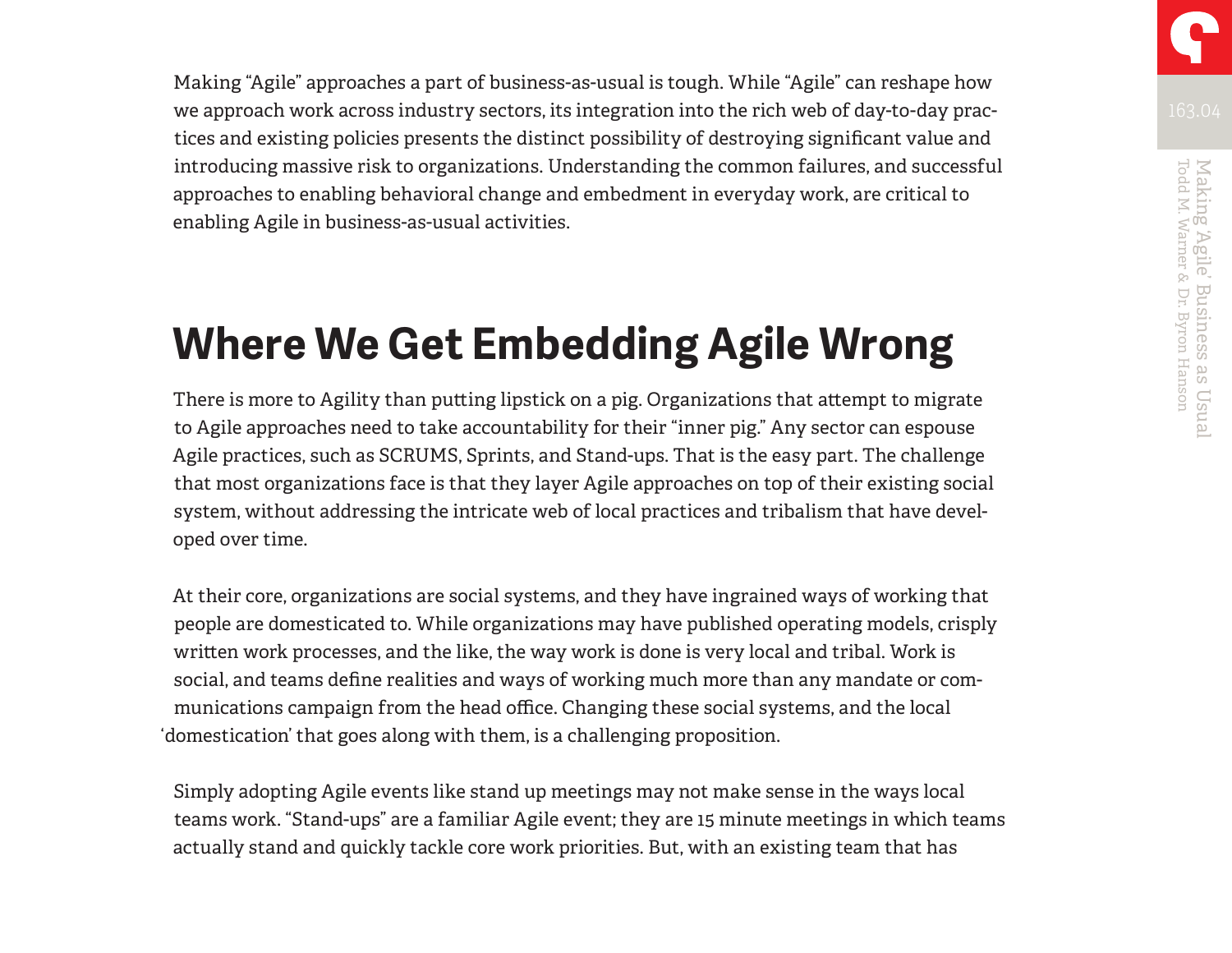established ways of working, this purpose can be lost. One mining engineer working for a mining company that was becoming Agile related: "I attended a 'stand up' meeting, where we all stood around the chairs in a board room for 45 minutes (the meeting was supposed to be 15 minutes long), doing exactly what we'd done in previous meetings, but more uncomfortably." Layering new Agile events on teams does little for any organization, besides creating discomfort.

"Agile" approaches frequently go wrong as organizations fail to take stock of how people are domesticated to certain ways of working in their local teams. Most traditional organizations have decades of local practices built up that inhibit the migration to anything new, including Agile. "Generations" of employees are brought in, and trained by those around them, and the local teams tend to police what really happens in any organization. These local working teams develop their own patterns for work, and their own forms of domestication. When any new-fangled approach from "head office" shows up, there is scepticism, and people circle their wagons to protect the status quo. Rather than building a new approach from the bottom up, Agile approaches are frequently layered on top of existing practices, work teams, and organizational processes, like leaves falling on top of a river. Anyone who has ever watched leaves fall on a river knows how it turns out for the leaves—the river wins!

At their core, organizations are social systems, and they have ingrained ways of working that people are domesticated to.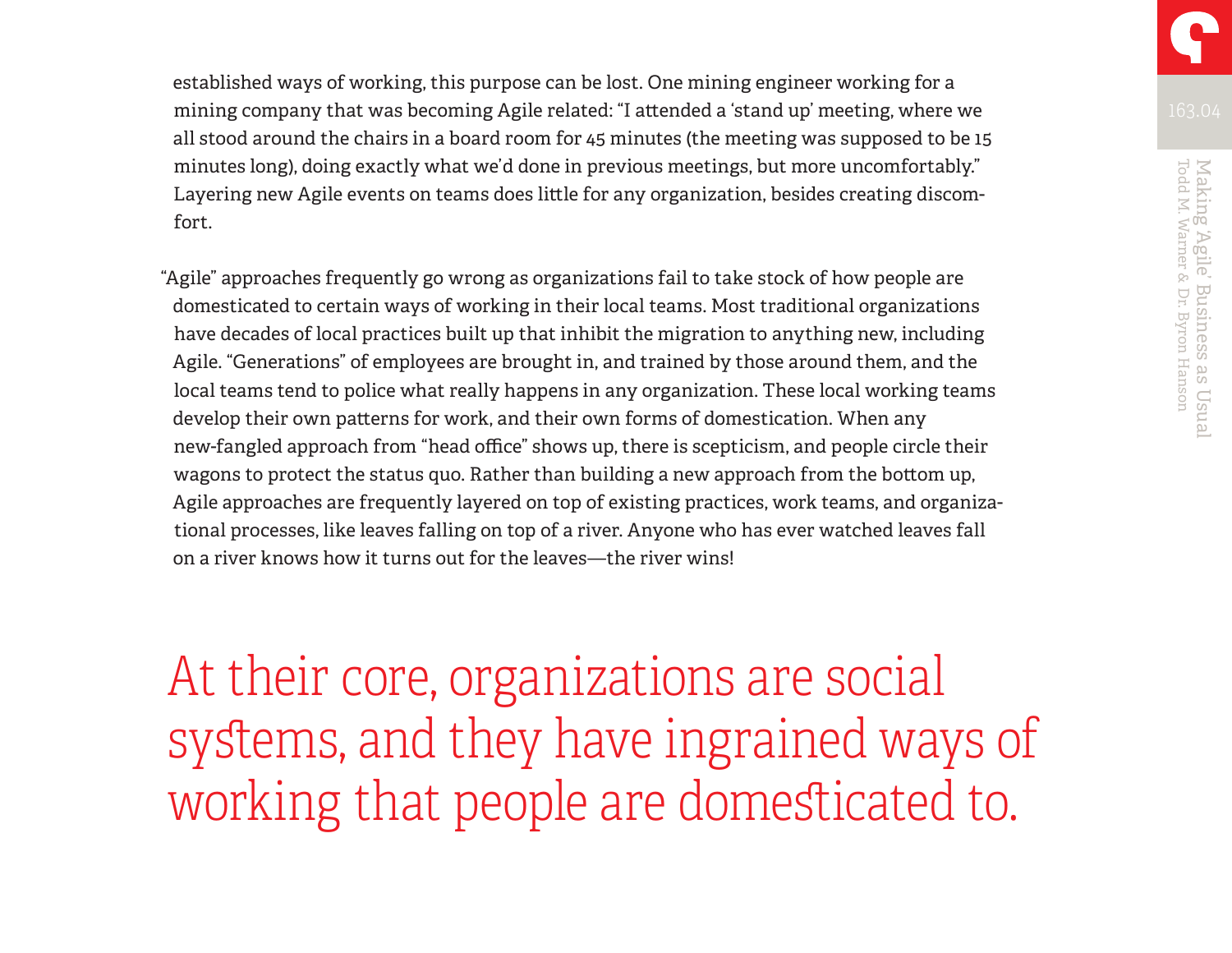For Agile approaches to work, organizations need to focus on embedment. One way to do this is to look to at high performers that thrive in your social system. Every organization has agile leaders; you just don't call them that. Organizations attempting to drive Agile need not push "stock and standard" Agile methodologies on everyone in their organization. Agile is a philosophy, after all. Identifying Agile "routines" that emerge from the local work practices of high performers is a much more productive place for most organizations to start. To make Agile work within an organization, you have to build from how local tribes have learned to work, and how people collaborate with one another to get things done.

Companies outside the tech sector need to see Agile not as a collection of meetings to adopt, but as a way to rewire local practices. This means not only adopting new ways of organising and delivering work, but—more importantly—letting go of entrenched and guarded practices that work against Agility. Fear, control, and the status quo are stock standard artefacts of every organization; they are not, typically, sponsored by head office, but their existence will work to unwind any efforts to enable Agility. These artefacts emerge from the social side of work, with local teams creating realities, and the practices that go with them. Most organizations, and the people in them, have a difficult time giving up local practices around these things, as they have had a defined purpose in the past, and have led to local success.

Finally, Agile requires people to act differently—more collaborative versus hierarchical, more autonomous versus approval driven, and more just-in-time versus bureaucratic. But how do you do that? Most organizations facing this challenge rely on a list of behaviors to communicate what people need to do differently. Generating lists of behaviors or competencies seems to make sense to most HR departments, not to people doing the work. To enable significant behavioral change to be more Agile, a more embedded approach to behavioral change is required.

An orientation to behavioral change that enables Agile, needs to be applied, not abstracted. We once asked a group of high performing leaders about their leadership competency framework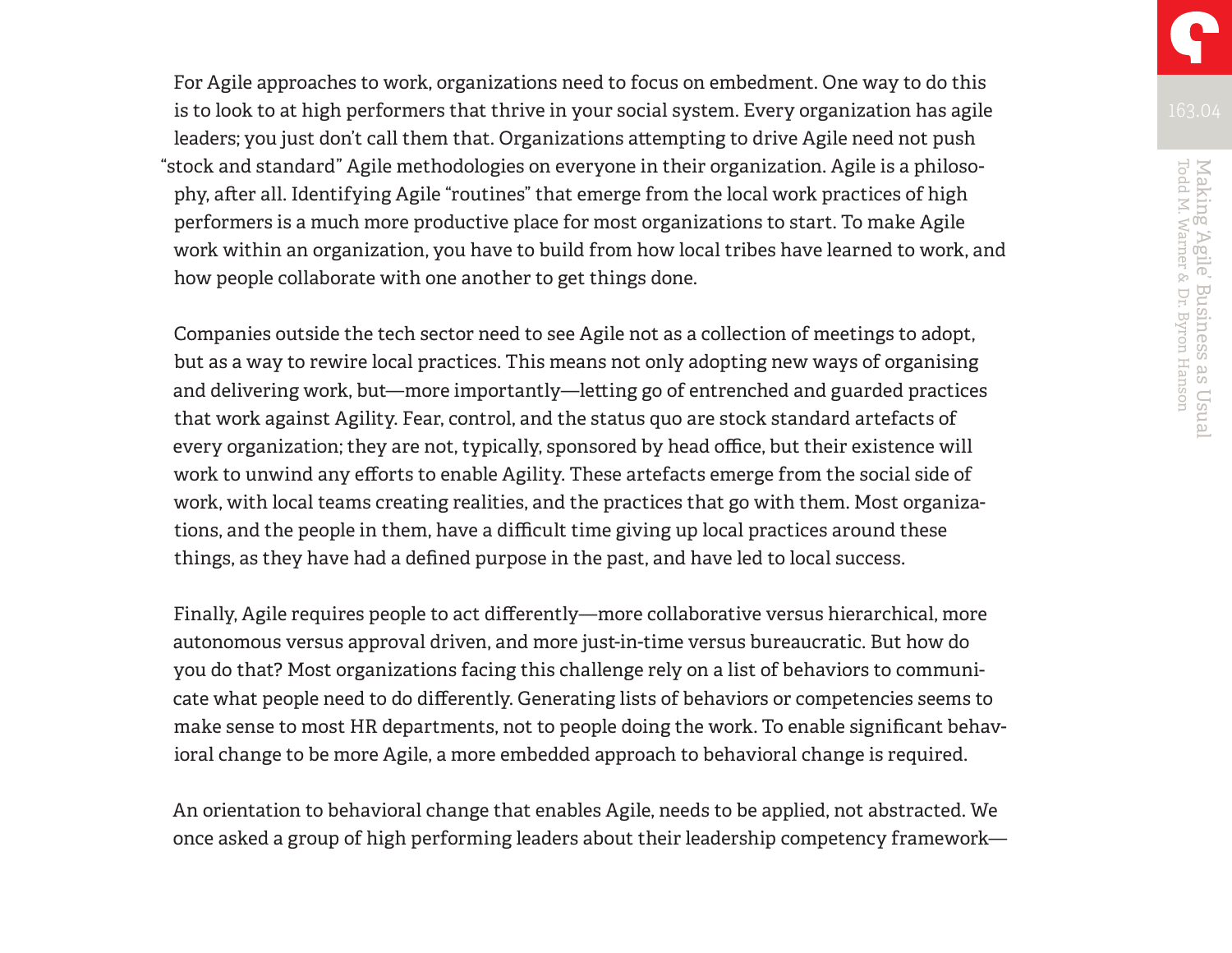namely what the "effective communication" competency looked like, and how they did that as leaders. The leader couldn't answer this other than to repeat the competency definition that was on the piece of paper in front of them. However, when we asked them how they conducted a particular meeting we had identified as critical to enabling Agility and effective communication, they told us amazing stories of effective communication in practice. Leaders understand leadership as the moments that matter and not in the abstract behavior terminology of HR. So, if you want your leaders to be more Agile, you need to give context and focus on the routines that need to shift in very applied terms, while taking stock of the existing practices that have emerged in local teams. There are two key considerations that can help organizations more rapidly embed Agility to their ways of working.

#### **Rewire the Plumbing**

Organizational processes and systems train people more than any corporate handbook or leadership development program. David Thodey, the former CEO of Telstra, tells a great story about trying to drive accountability into that organization. The mantra espoused by Telstra was, "value local ownership and accountability." As Thodey made his way around the organization, he would frequently hear murmurs that many of the day-to-day processes that people had to work through, and that inadvertently "trained" them, communicated something very different: Procurement processes required weeks of paper work and eight signatures to sign off, people managing hundred-million-dollar projects had to get approvals from their boss's boss for a \$200 flights, and the like. Without rewiring facets of this "plumbing"—particularly those that impede local teams—any effort to embed Agile or any new approach will fail. We call these core processes and systems "functional rhythms," because organizations tend to create a cadence around these activities. Core functional rhythms need to be interrogated and matured,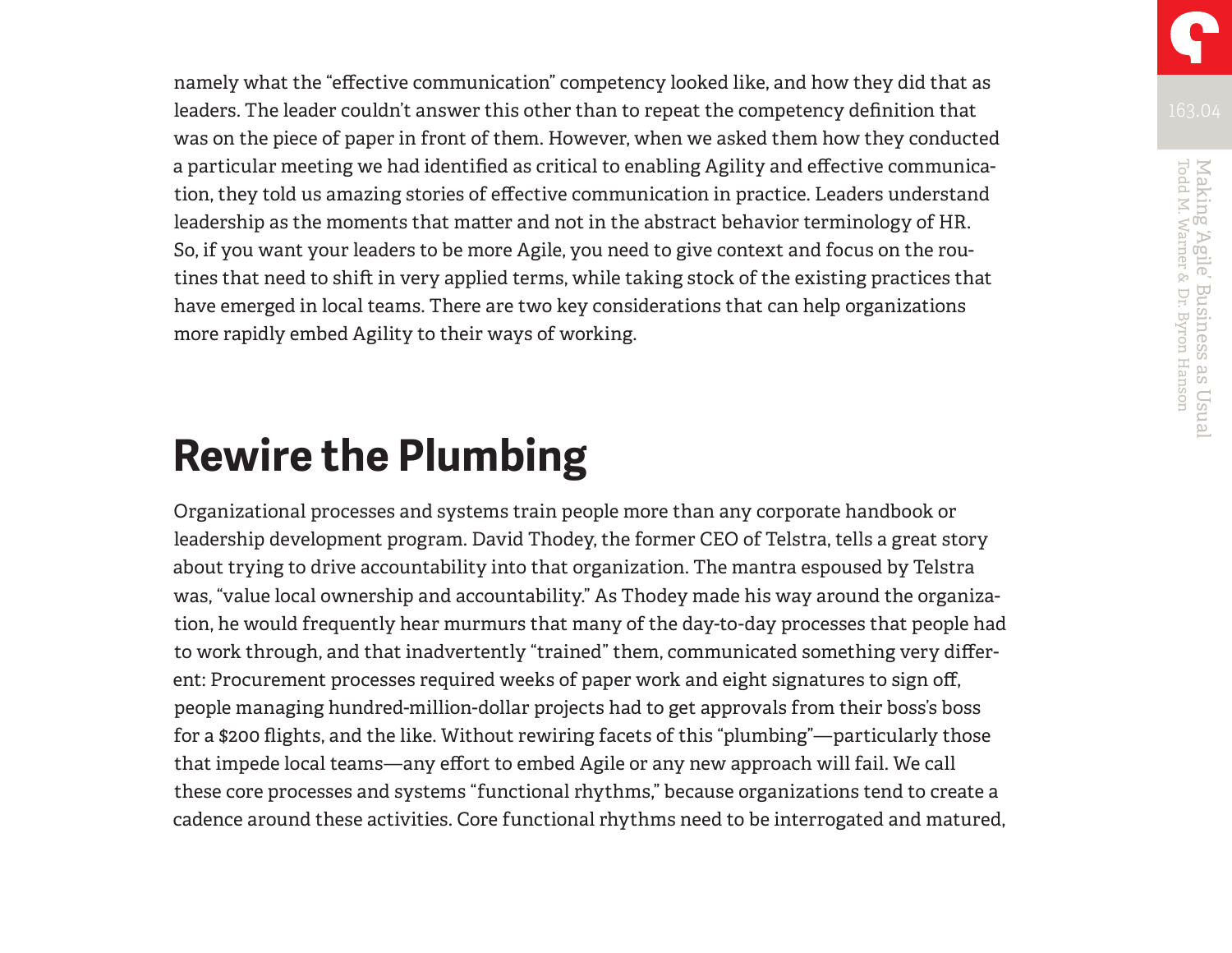not only to be consistent with Agile approaches, but to address the ways that they contribute to the "domestication" of local teams.

To enable Agile approaches in business as usual, functions need to audit, and be held to account for, their impact on operational teams. Functions in most organizations wield varying degrees of power. If the functional impact on local teams is not wound down, people on the ground will point to a litany of impediments that suggest the futility of local "agile" practices. Organizations need to ask themselves what are the appropriate levels of risk assurance, governance, and compliance that are really required within functional domains, while allowing Agility to grow. They must also have mechanisms in place to continually challenge the natural inclination of organizations to add and protect bureaucratic clutter rather than reduce it. Only when leaders and teams can see the systemic barriers that they do not control shift and change to support their Agile practices will they be able to see Agility stick in local teams.

## **Identifying the Routines of Agile**

When organizations oversimplify Agile by focusing on abstracted behaviors, or scripted meetings, they miss the criticality of context. For organizations to become Agile, they need to find the unique routines that will embed Agile in their social context. To enable Agile, organizations need to recognize that all moments are not created equal. Successful companies identify and leverage deeply applied, local routines that enable Agile in their social context. While the routines are unique to any individual company and social system, they tend to fall into three broad clusters:

**Work Delivery Routines:** This is the easiest collection of Routines, as Agile approaches were designed to get work delivered more quickly. The irony is that every organization has pockets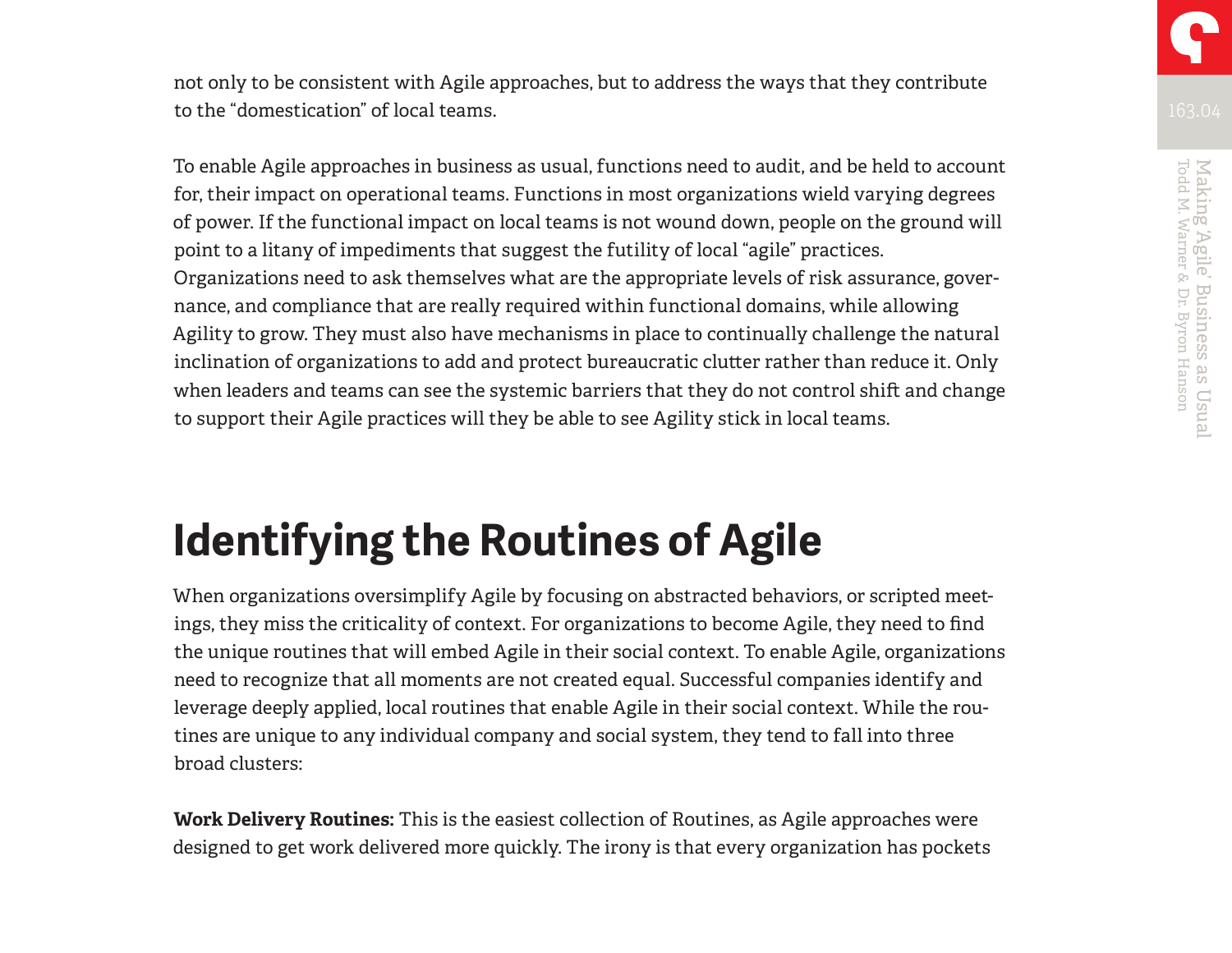of agile approaches, and exceptional work delivery routines, in their social system, today! We don't call them that, but they exist. Organizations should not simply overlay Agile meetings on top of day-to-day work practices and ask teams to adopt them. Rather, they should be studying their highest performers at any hierarchical level. Bell curves of performance exist in every field—from Doctors to NBA players—but they don't have to be as broad as they currently are. If organizations can get better at using local language and pockets of excellence to drive improvement instead of relying on new ideas and imposed solutions, embedment (and performance) will improve. People tend to want to do well, and the best performers in any system do a handful of things differently. Not only will these localized routines make sense to leaders and teams, they can be the critical activities where Agile behaviors can cluster and be practiced to achieve more collaboration, innovation, and impact.

When organizations oversimplify Agile by focusing on abstracted behaviors, or scripted meetings, they miss the criticality of context.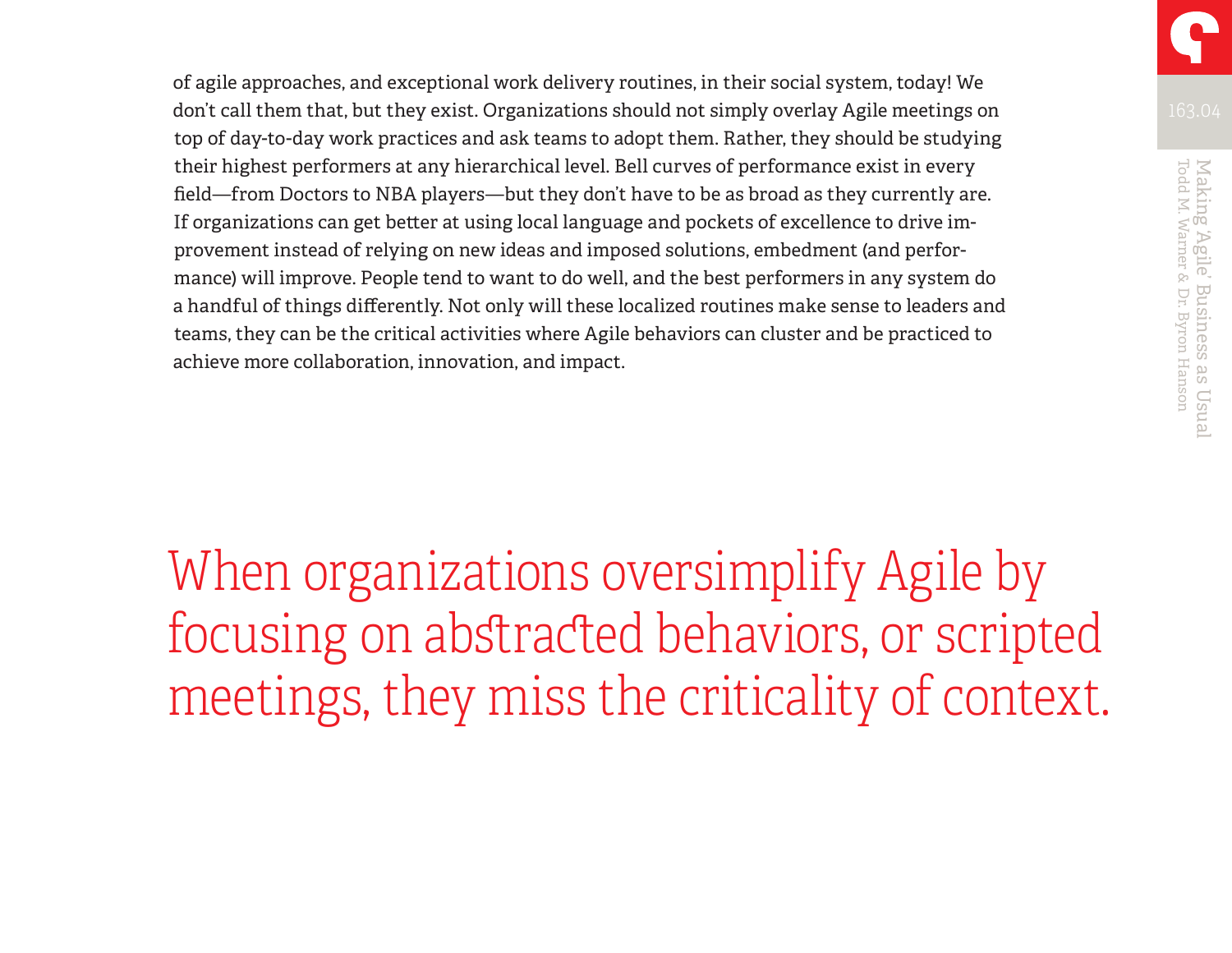**Collaboration Routines:** In most large organizations, Agile is difficult because there are so many stakeholders to bring along on any journey. Organizations that are successful at implementing Agile approaches explicitly tackle the challenge of what collaboration needs to look like, and where it needs to happen. One local team in the financial sector developed a collaboration routine called the "Who" Routine, for responding to complex loan requests from institutional customers. Before the deal team progresses, they have to ask three questions: "Who" in the organization can help, "who" needs to know, and "who" needs to approve? They do this before they do anything else. This routine forces a collaboration mindset and stakeholder engagement at the right point of a deal: the beginning. Further, it creates discipline and speed in the team about who NOT to collaborate with. Because the practice emerged locally from some of the highest performing teams, the typical adoption barriers were avoided. Teams wanted to emulate what people in their system did differently to get results.

Organizations that are successful at enabling Agile approaches need to create intense discipline about where and when collaboration really helps. A focus on collaboration Routines clearly lays out accountabilities and minimizes the amount of work that people can design for others to do. Most people who work in organizations are well intentioned, but they frequently forget that their ideas and efforts are creating other work in the system. "Collaboration" as an overall organizational competency is misplaced; collaboration—like all routines—matters in particular moments, not universally, to enable Agile. Owning this work-creation, and focusing on the collaboration routines that enable critical interdependencies is vital to making Agile succeed in business as usual.

**Feedback and Improvement Routines:** Tech companies like Atlassian (an Australian "unicorn" software developer) use explicit routines that ritualise the practice of team building and improvement. Tools like Atlassian's Team Playbook provide embedded routines where leaders and teams can provide feedback "health checks" and monitor team behaviors. Because the Atlassian Team Playbook was developed "by teams, for teams," the adoption and use goes up.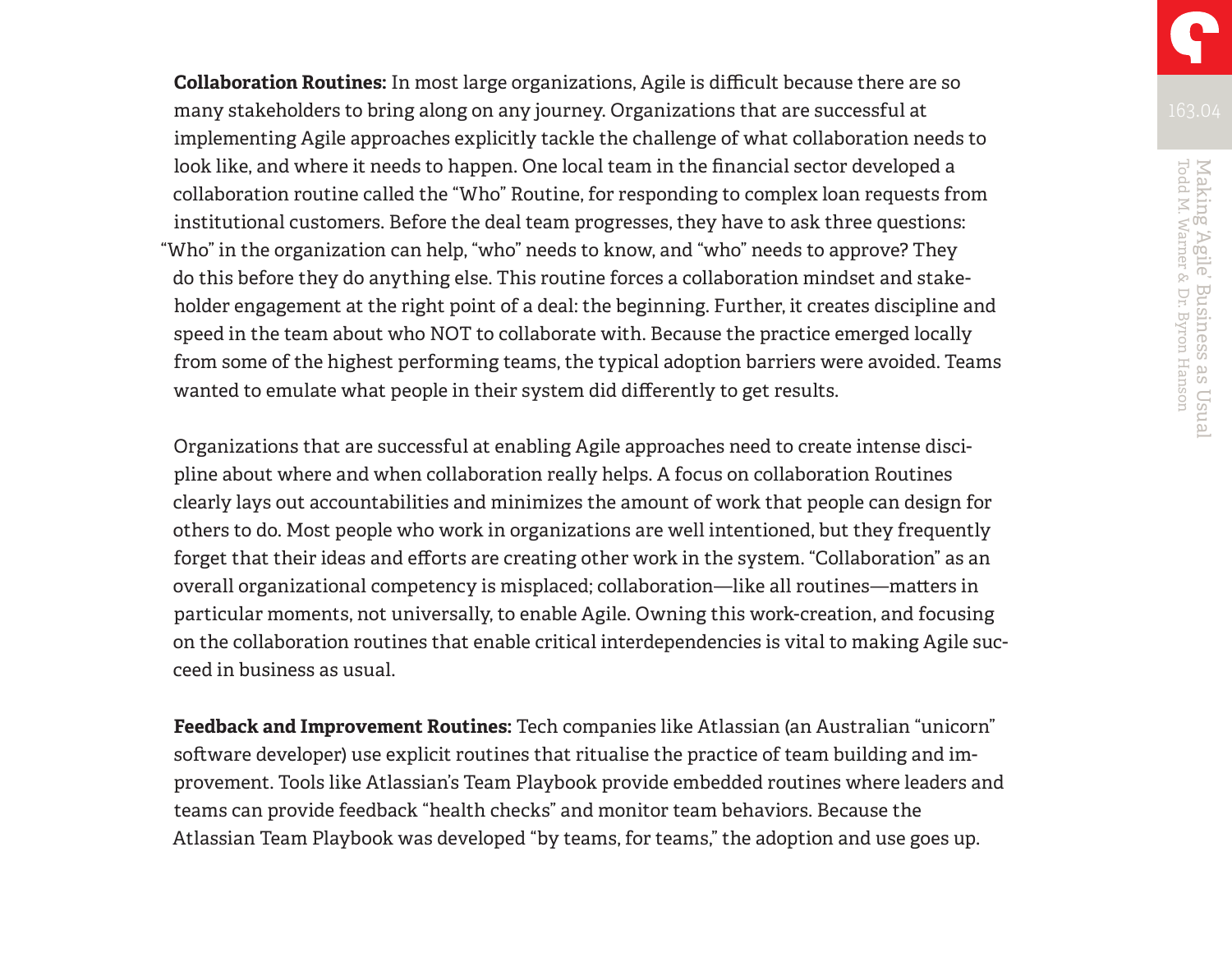Critical to Atlassian's approach, however, is the obsession with feedback. Our research has found that your best leaders seek out feedback much more frequently than other leaders. Atlassian's Team Playbook has some familiar "project" tools, but the bulk of approaches and tools are designed to build connection, empathy, and feedback as artefacts within the team.

Beyond individual and team feedback, a critical local routine for enabling Agility surrounds improvement. Agile approaches typically call for after-action-reviews, such as "Sprint Retrospectives." The core of the "Retrospective" goes beyond challenging behaviors, but also challenges the system and processes that helped or hindered outcomes. In places where Retrospectives work, local teams own it, and their outputs have impact.

Examples of disrupting the status quo, and avoiding the calcification of business-as-usual, come from the Tech Sector, too. Spotify is one of the largest online music distributors, and they risk being lulled into self-preservation and complacency, but they have a specific credo that defines their organizational practices:

*"Adaptive Over Prescriptive": Does our enterprise invite disruption, or is the focus overwhelmingly more on policy and standards? Instead of asking "Why can't it be done?" at Spotify we are empowered to seek answers to the question "How can it be done?"* 

Tech companies are terrified of the tyranny of the status quo that they see across other sectors. This has led Amazon to focus maniacally on the "Day One Problem"—getting all employees to think like it is "Day One" of the organization, and not allow clutter and complacency to emerge. Amazon has built their own local artefacts for innovation and improvement through their "work backwards" processes, which enables local teams to innovate and build customer-focused solutions for experimentation. Organizations seeking to embed Agile approaches need to create regular feedback and improvement routines, so that the teams own the approaches and integrate them—meaningfully—into their work.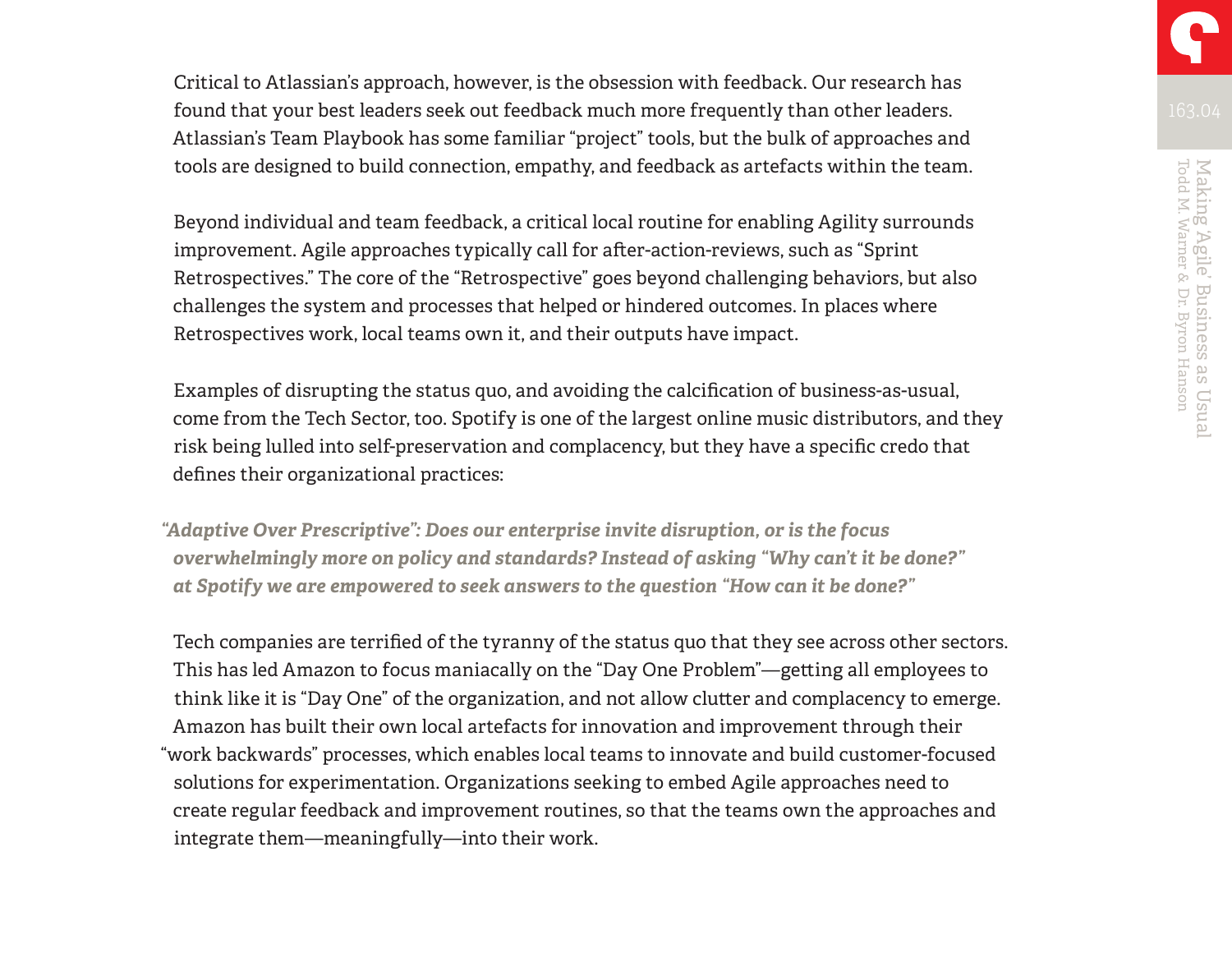### **Conclusion**

To make Agile work as part of business-as-usual, leaders need to reorient to a different set of problems. Making Agile work in business-as-usual requires orienting to the nuances and peccadillos of social and organizational systems that their people have created. It is not merely a technical solution that is being solved for; merely imposing Agile events and methods on an existing system doesn't work.

Work is done locally, in tribes. People in these tribes are internally referential—they care what one another thinks, and they protect their local practices. Added to this reality, over time, all organizations collect the clutter of bureaucracy, and become captive to a particular status quo. **For Agile approaches to have any chance at surviving in business-as-usual, companies need to focus on rewiring their plumbing, by fixing and auditing functional process for their impact on teams, and focus on embedment through local routines.**